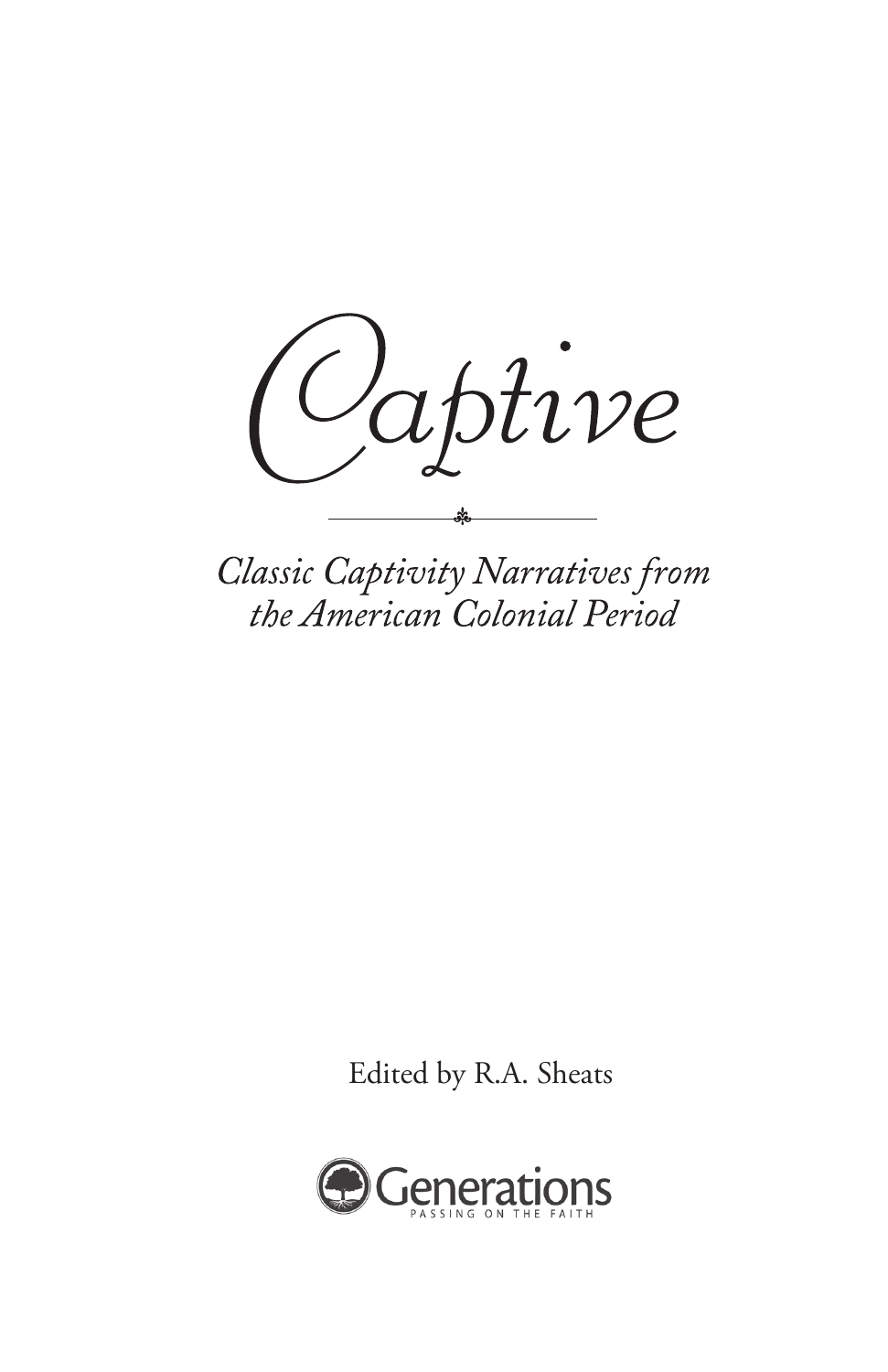Copyright © 2022 by Generations

First Printing, 2022.

All rights reserved. Printed in the United States of America.

ISBN: 978-1-954745-35-3

Production Management: Joshua Schwisow Interior Layout Design: Zane McMinn, Bethany Carpenter Cover Design: Justin Turley Cover Artwork: CAPTIVE: MARY ROWLANDSON. The Native American captivity of Mrs. Mary Rowlandson during King Philip's War in 1676. Wood engraving, late 19th century, by Edward Whymper. Granger Historical Archive, Granger.com

Generations 19039 Plaza Dr. Ste. 210 Parker, Colorado 80134 *www.generations.org*

For more information on this and other titles from Generations, visit *www.generations.org* or call *888-389-9080*.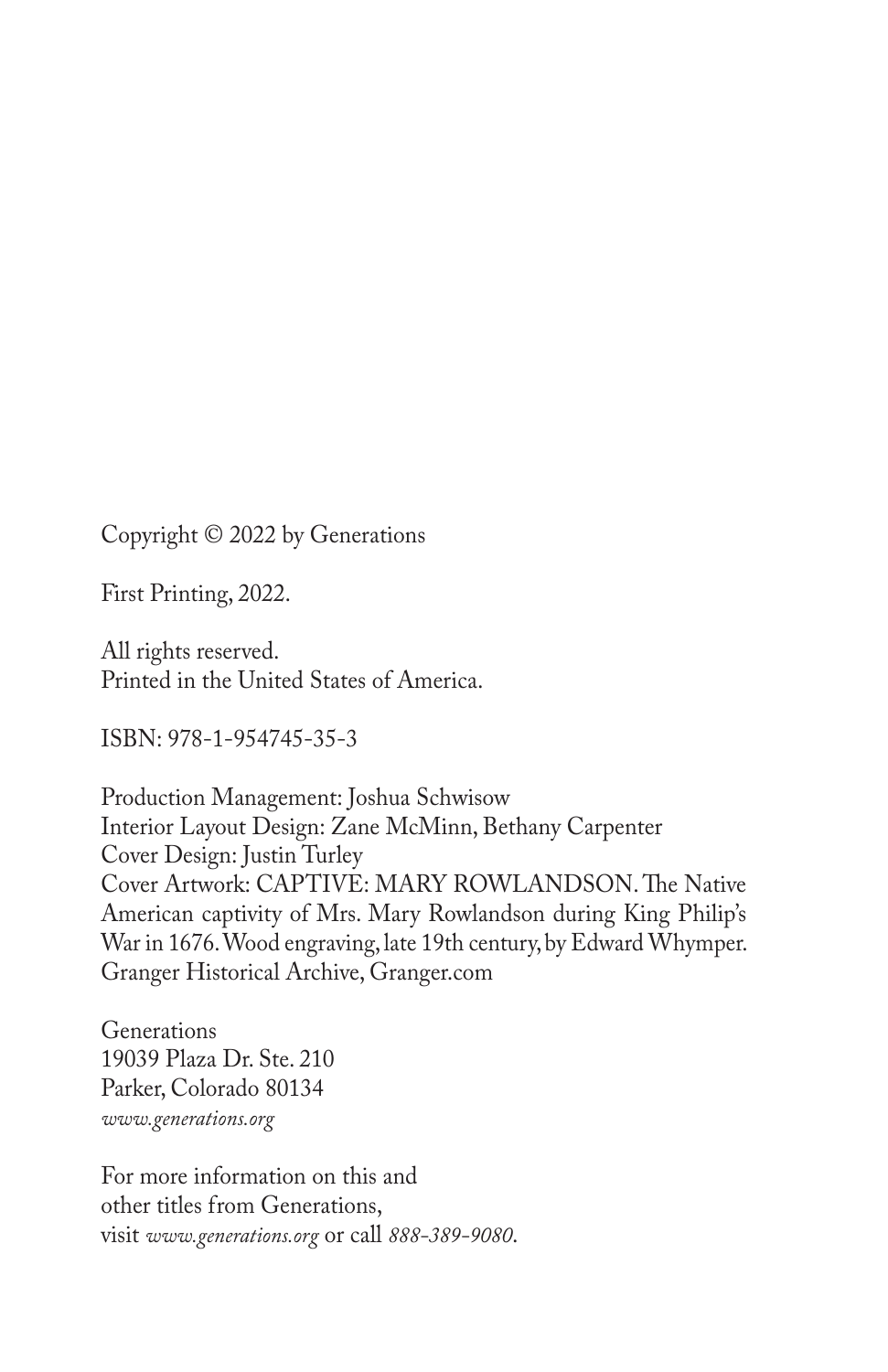### **Contents**

#### *The Captivity and Restoration of Mary Rowlandson* **by Mary Rowlandson**

| Chapter 10: Trusting in the Lord in Times of Trouble 44 |  |
|---------------------------------------------------------|--|
|                                                         |  |
|                                                         |  |
|                                                         |  |
|                                                         |  |

#### *The Redeemed Captive Returning to Zion* **by John Williams**

| Chapter 2: Kind Providences in the Shadow of Death 95 |  |
|-------------------------------------------------------|--|
|                                                       |  |
|                                                       |  |
|                                                       |  |
|                                                       |  |
|                                                       |  |
|                                                       |  |
|                                                       |  |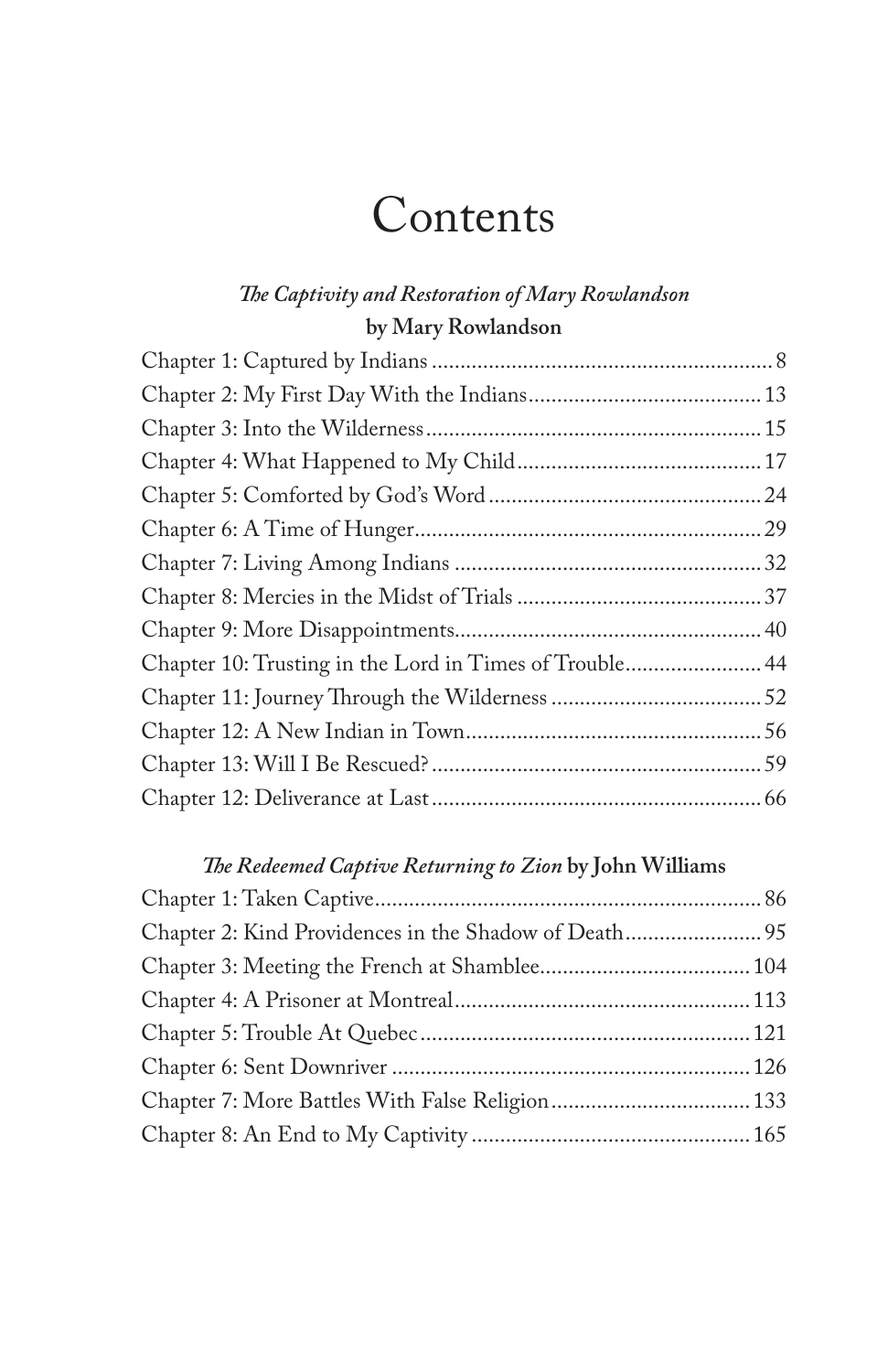#### *Nine Years A Captive* **by John Gyles**

| Chapter 1: Containing the Occurences of the First Year 179         |  |
|--------------------------------------------------------------------|--|
| Chapter 2: Of The Abusive and Barbarous Treatment which Several    |  |
|                                                                    |  |
| Chapter 3: Of Further Difficulties and Deliverances 196            |  |
| Chapter 4: Of Remarkable Events of Providence in the Deaths of     |  |
|                                                                    |  |
| Chapter 5: Of Their Familiarity with and Frights from the Devil205 |  |
| Chapter 6: A Description of Several Creatures Commonly Taken by    |  |
|                                                                    |  |
| Chapter 7: Of Their Feasting before They Go to War 215             |  |
| Chapter 8: Of My Three Years' Captivity with the French  221       |  |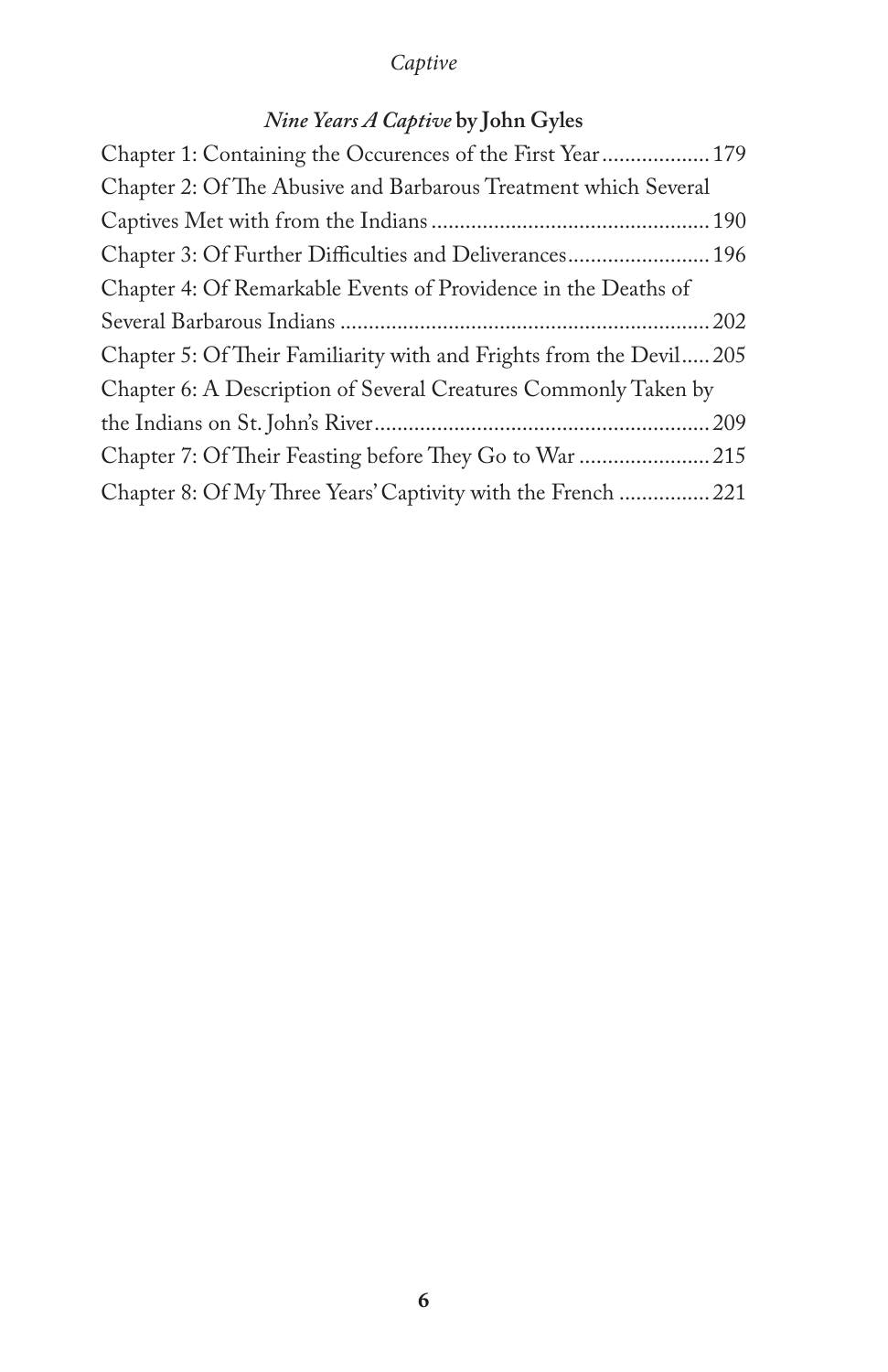### **by Mary Rowlandson THE CAPTIVITY AND RESTORATION OF MARY ROWLANDSON**

The sovereignty and goodness of GOD, together with the faithfulness of His promises displayed, being a narrative of the captivity and restoration of Mrs. Mary Rowlandson, commended by her, to all that desires to know the Lord's doings to, and dealings with her. Especially to her dear children and relations. The second edition corrected and amended. Written by her own hand for her private use, and now made public at the earnest desire of some friends, and for the benefit of the afflicted. Deuteronomy 32:39, "See now that I, even I am he, and there is no God with me, I kill and I make alive, I wound and I heal, neither is there any that can deliver out of my hand."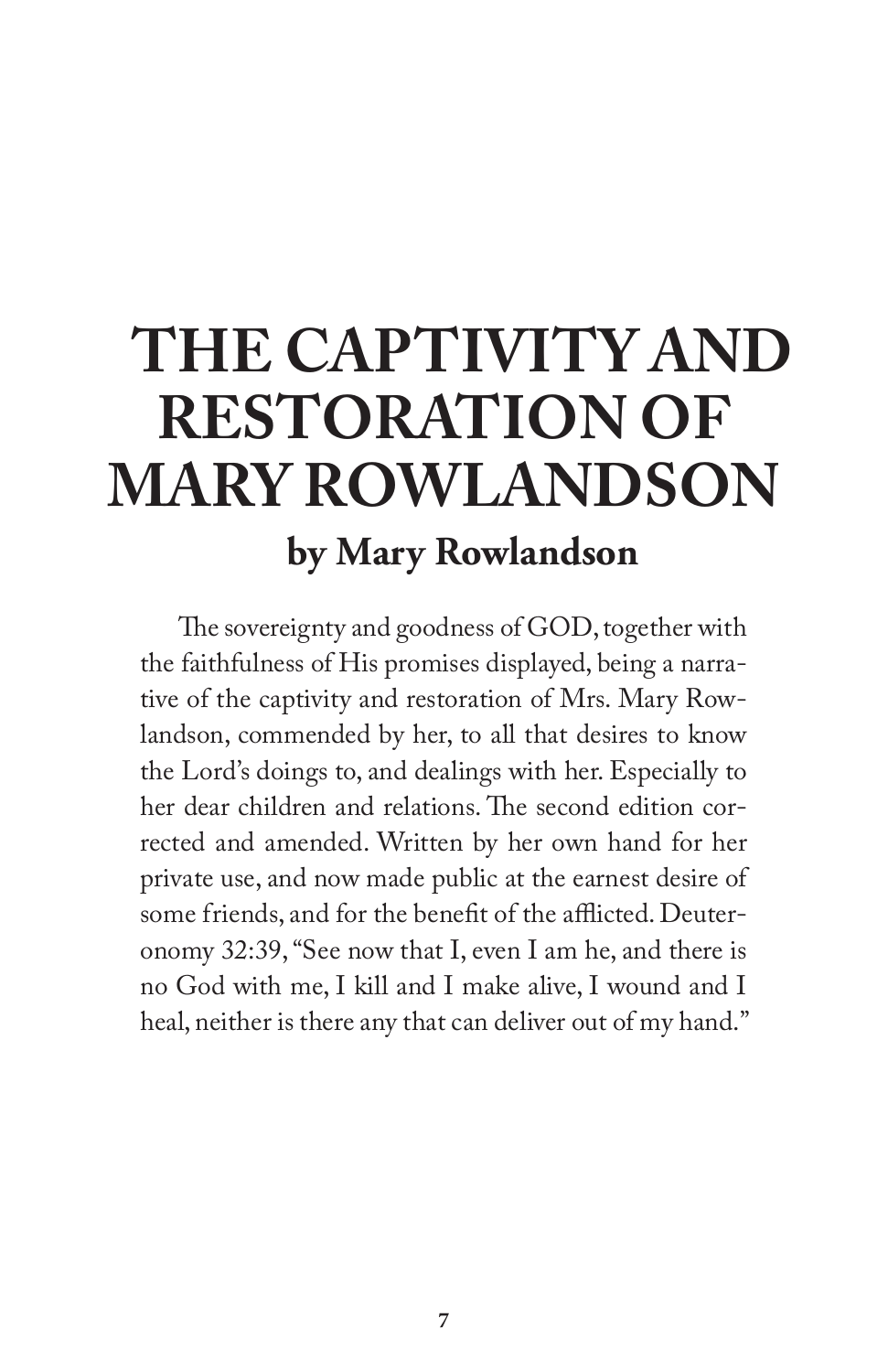#### CHAPTER 1

# **CAPTURED BY INDIANS**



The tenth of February 1675, came the Indians<br>with great numbers upon Lancaster: their first<br>coming was about sunrising; hearing the noise of<br>some guns, we looked out; several houses were burning, and with great numbers upon Lancaster: their first coming was about sunrising; hearing the noise of some guns, we looked out; several houses were burning, and the smoke ascending to heaven. There were five persons taken in one house; the father, and the mother and a sucking child<sup>1</sup>, they knocked on the head; the other two they took and carried away alive. There were two others, who being out of their garrison upon some occasion were set upon; one was knocked on the head, the other escaped; another there was who running along was shot and wounded, and fell down; he begged of them his life, promising them money (as they

<sup>1.</sup> sucking child – infant or very young child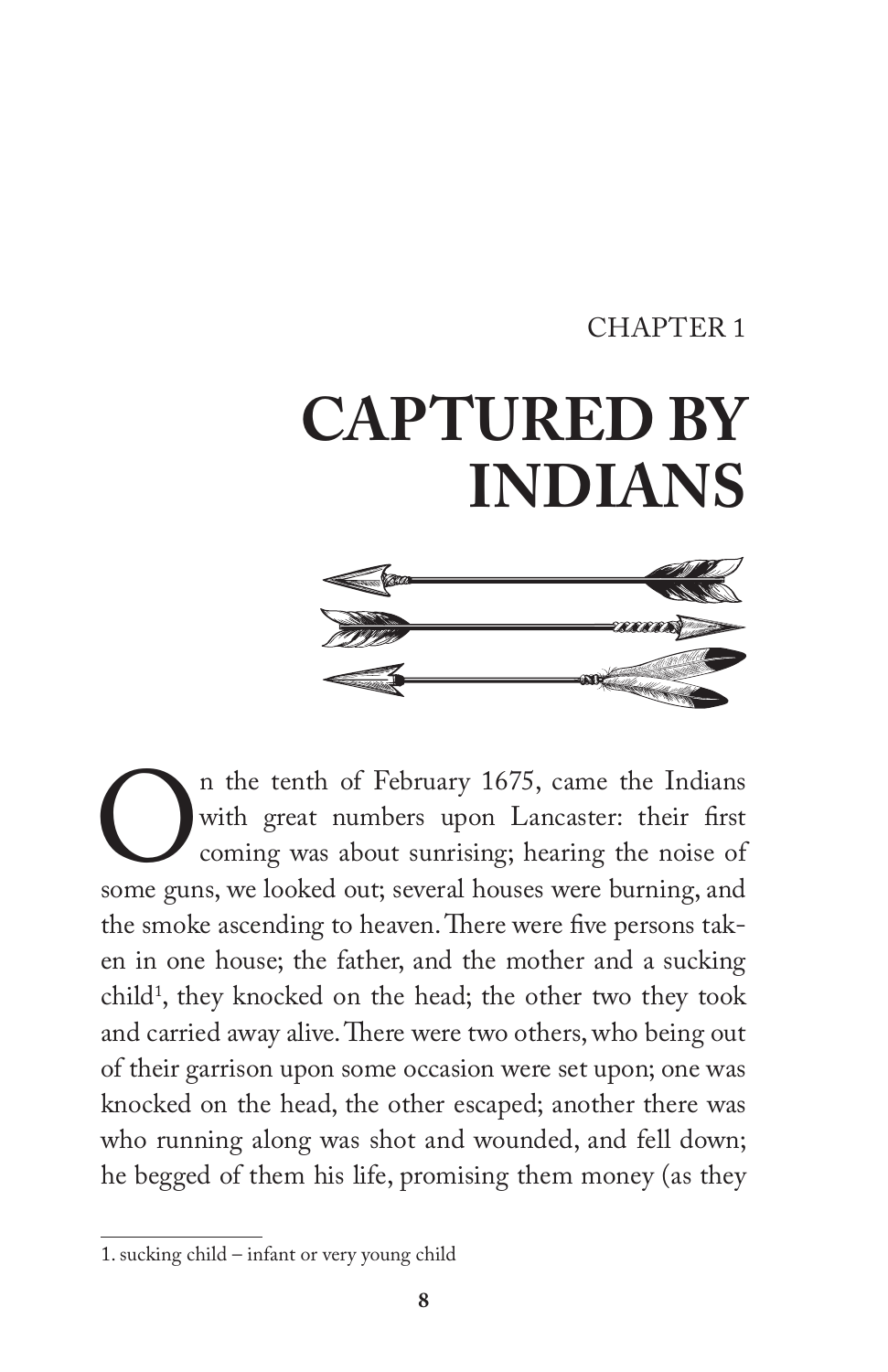told me) but they would not hearken to him but knocked him on the head, and stripped him naked, and split open his bowels. Another, seeing many of the Indians about his barn, ventured and went out, but was quickly shot down. There were three others belonging to the same garrison who were killed; the Indians getting up upon the roof of the barn, had advantage to shoot down upon them over their fortification. Thus these murderous wretches went on, burning and destroying before them.

At length they came and beset<sup>2</sup> our own house, and quickly it was the dolefulest day that ever mine eyes saw. The house stood upon the edge of a hill; some of the Indians got behind the hill, others into the barn, and others behind anything that could shelter them; from all which places they shot against the house, so that the bullets seemed to fly like hail; and quickly they wounded one man among us, then another, and then a third. About two hours (according to my observation, in that amazing time) they had been about the house before they prevailed to fire it (which they did with flax and hemp, which they brought out of the barn, and there being no defense about the house, only two flankers at two opposite corners and one of them not finished); they fired it once, and one ventured out and quenched it, but they quickly fired it again, and that took. Now is the dreadful hour come, that I have often heard of (in time of war, as it was the case of others), but now mine eyes see it. Some in our house were fighting for their lives, others wallowing in their blood, the house on fire over our heads, and the bloody heathen ready to knock us on the head, if we stirred out. Now might we hear mothers and children crying out for themselves, and one another, "Lord, what shall we do?" Then I took my chil-

<sup>2.</sup> beset – attacked from all sides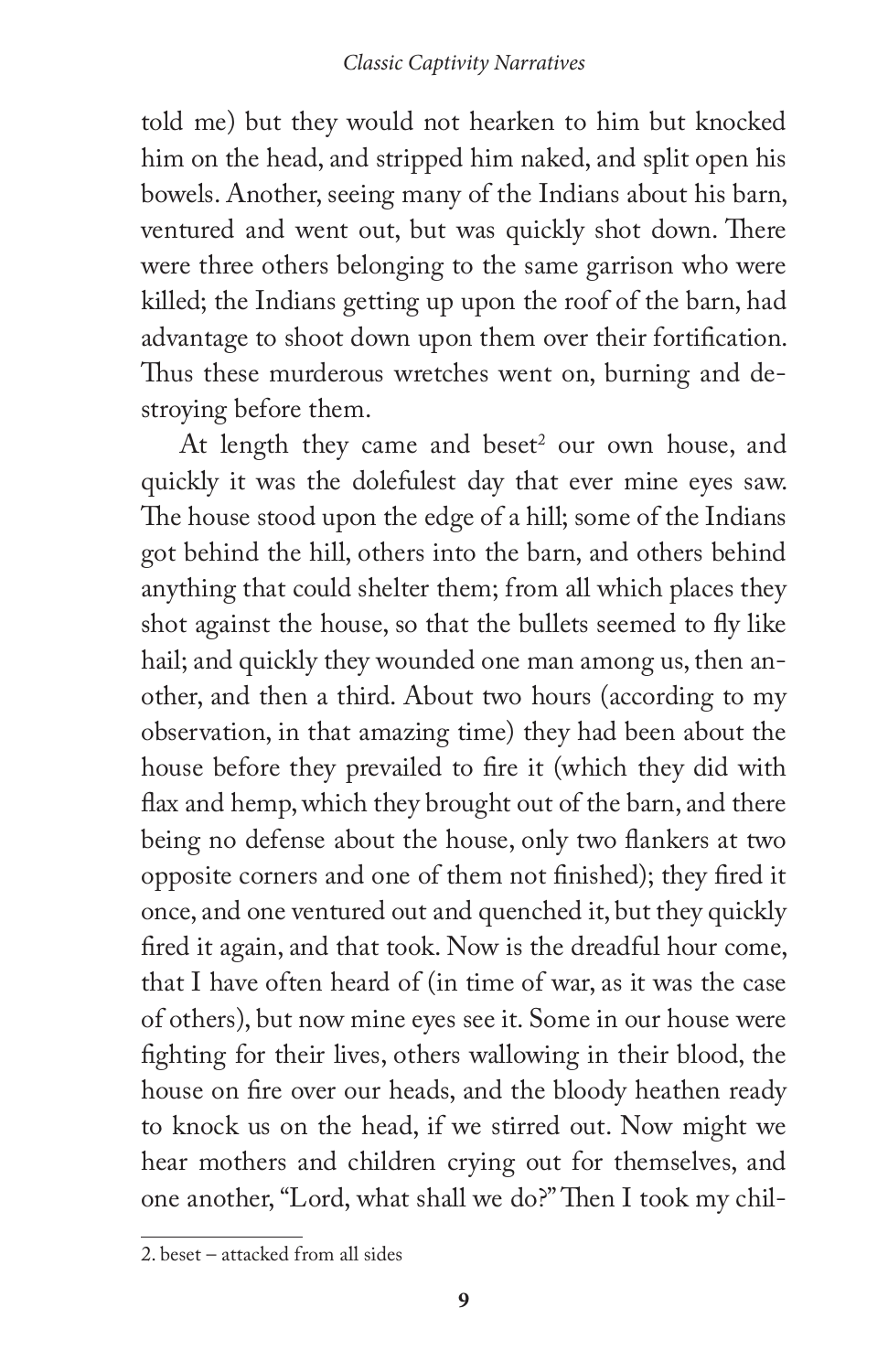dren (and one of my sister's) to go forth and leave the house: but as soon as we came to the door and appeared, the Indians shot so thick that the bullets rattled against the house, as if one had taken a handful of stones and threw them, so that we were fain<sup>3</sup> to give back. We had six stout dogs belonging to our garrison, but none of them would stir, though another time, if any Indian had come to the door, they were ready to fly upon him and tear him down. The Lord hereby would make us the more acknowledge His hand, and to see that our help is always in Him.

But out we must go, the fire increasing, and coming along behind us, roaring, and the Indians gaping before us with their guns, spears, and hatchets to devour us. No sooner were we out of the house, but my brother-in-law (being before wounded, in defending the house, in or near the throat) fell down dead, whereat the Indians scornfully shouted, and hallooed, and were presently upon him, stripping off his clothes, the bullets flying thick, one went through my side, and the same (as would seem) through the bowels and hand of my dear child in my arms. One of my elder sister's children, named William, had then his leg broken, which the Indians perceiving, they knocked him on his head. Thus were we butchered by those merciless heathen, standing amazed, with the blood running down to our heels.

My eldest sister being yet in the house, and seeing those woeful sights, the infidels hauling mothers one way, and children another, and some wallowing in their blood: and her elder son telling her that her son William was dead, and myself was wounded, she said, "And Lord, let me die with them," which was no sooner said, but she was struck with a bullet, and fell down dead over the threshold. I hope she is

<sup>3.</sup> fain – forced, constrained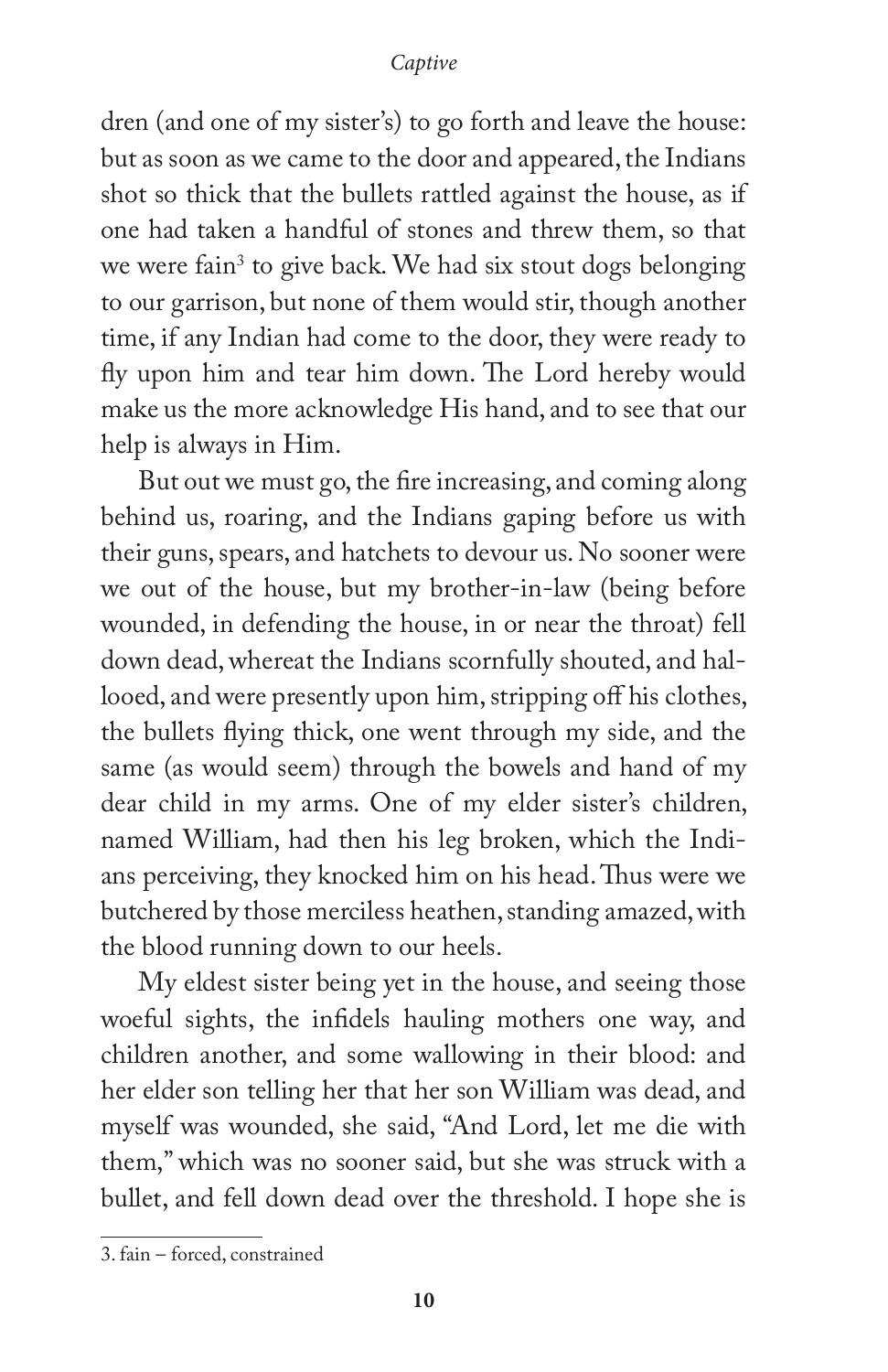reaping the fruit of her good labors, being faithful to the service of God in her place. In her younger years she lay under much trouble upon spiritual accounts, till it pleased God to make that precious scripture take hold of her heart, "And he said unto me, my grace is sufficient for thee" (2 Cor. 12:9). More than twenty years after, I have heard her tell how sweet and comfortable that place was to her.

But to return: the Indians laid hold of us, pulling me one way, and the children another, and said, "Come go along with us"; I told them they would kill me: they answered, if I were willing to go along with them, they would not hurt me.

Oh the doleful sight that now was to behold at this house! "Come, behold the works of the Lord, what desolations he has made in the earth" (Ps. 46:8). Of thirty-seven persons who were in this one house, none escaped either present death, or a bitter captivity, save only one, who might say as he, "And I only am escaped alone to tell the news" (Job 1:15). There were twelve killed, some shot, some stabbed with their spears, some knocked down with their hatchets. When we are in prosperity, Oh the little that we think of such dreadful sights, and to see our dear friends, and relations lie bleeding out their heart-blood upon the ground. There was one who was chopped into the head with a hatchet, and stripped naked, and yet was crawling up and down. It is a solemn sight to see so many Christians lying in their blood, some here, and some there, like a company of sheep torn by wolves, all of them stripped naked by a company of hell-hounds, roaring, singing, ranting, and insulting, as if they would have torn our very hearts out; yet the Lord by His almighty power preserved a number of us from death, for there were twenty-four of us taken alive and carried captive.

I had often before this said that if the Indians should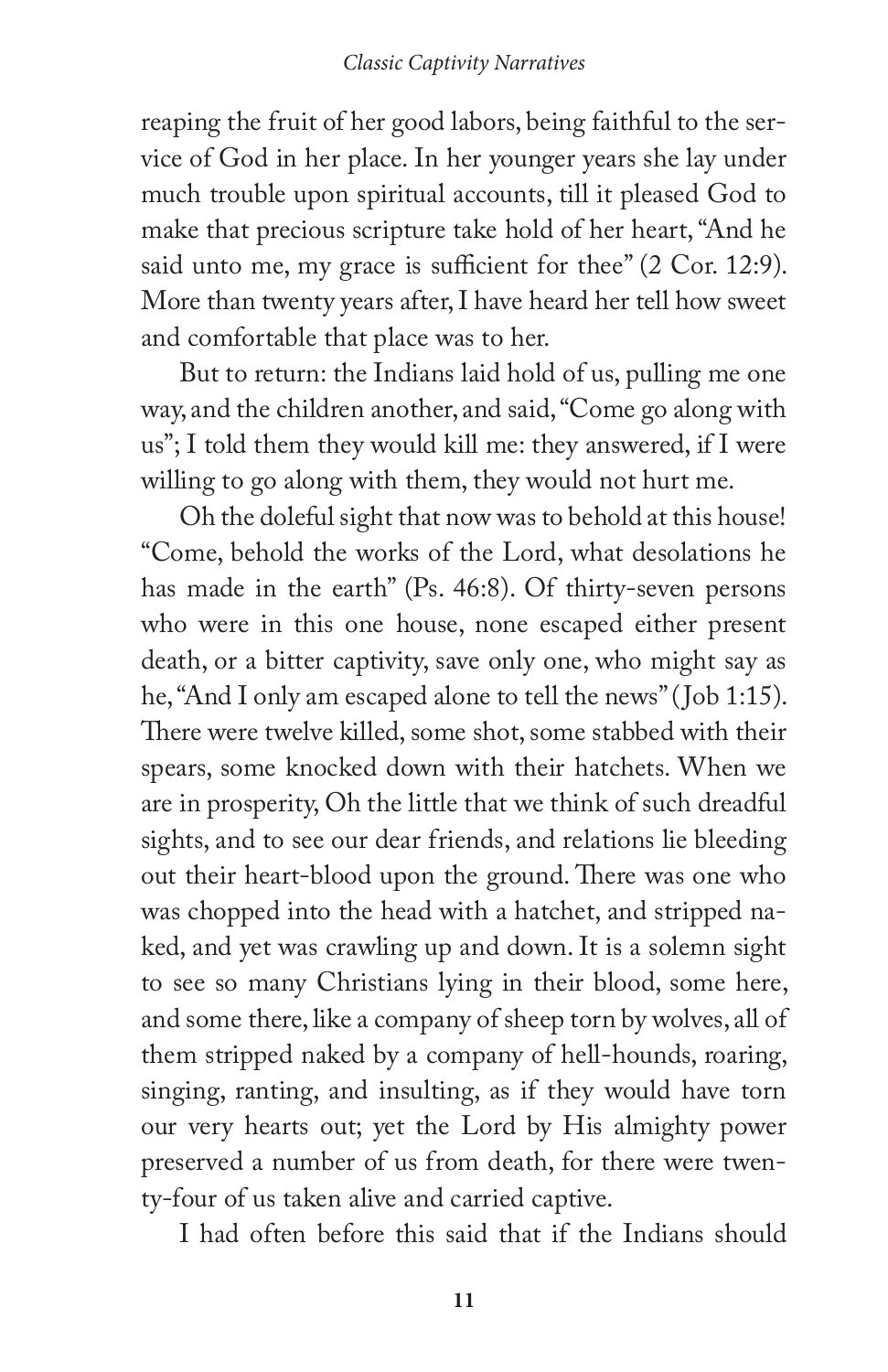come, I should choose rather to be killed by them than taken alive, but when it came to the trial my mind changed; their glittering weapons so daunted my spirit, that I chose rather to go along with those (as I may say) ravenous beasts, than that moment to end my days; and that I may the better declare what happened to me during that grievous captivity, I shall particularly speak of the several removes we had up and down the wilderness.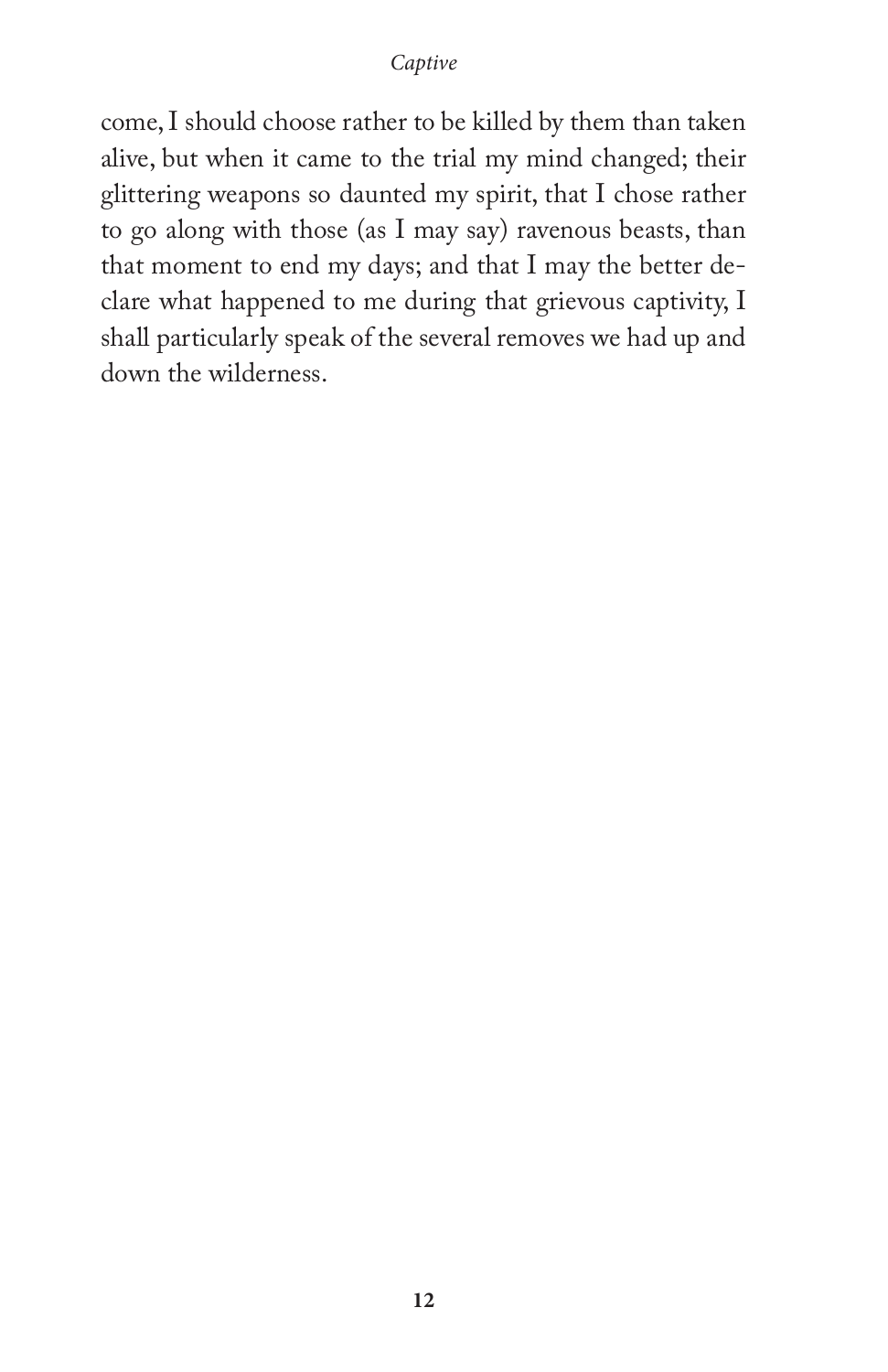#### CHAPTER 2

### **MY FIRST DAY WITH THE INDIANS**



We away we must go with those barbarous crea-<br>tures, with our bodies wounded and bleeding, and<br>our hearts no less than our bodies. About a mile<br>we went that night, up upon a hill within sight of the town, tures, with our bodies wounded and bleeding, and our hearts no less than our bodies. About a mile we went that night, up upon a hill within sight of the town, where they intended to lodge. There was hard by  $a$  vacant house (deserted by the English before, for fear of the Indians). I asked them whether I might not lodge in the house that night, to which they answered, "What, will you love Englishmen still?"

This was the dolefulest night that ever my eyes saw. Oh the roaring, and singing and dancing, and yelling of those black creatures in the night, which made the place a lively

<sup>1.</sup> hard by – nearby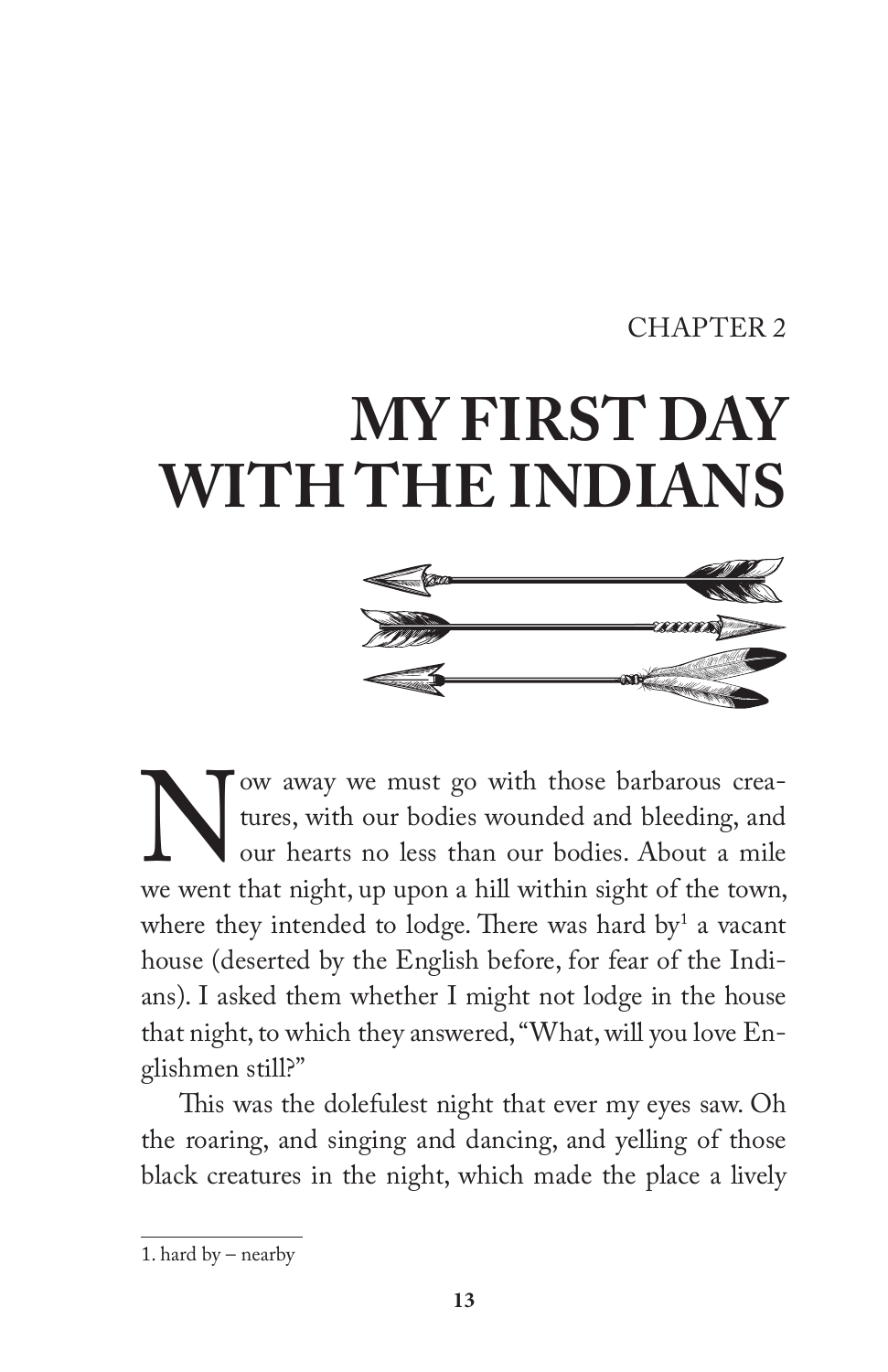resemblance of hell. And as miserable was the waste that was there made of horses, cattle, sheep, swine, calves, lambs, roasting pigs, and fowl (which they had plundered in the town), some roasting, some lying and burning, and some boiling to feed our merciless enemies; who were joyful enough, though we were disconsolate.

To add to the dolefulness of the former day, and the dismalness of the present night, my thoughts ran upon my losses and sad bereaved condition. All was gone, my husband gone (at least separated from me, he being in the Bay; and to add to my grief, the Indians told me they would kill him as he came homeward), my children gone, my relations and friends gone, our house and home and all our comforts within door and without—all was gone (except my life), and I knew not but the next moment that might go too. There remained nothing to me but one poor wounded babe, and it seemed at present worse than death that it was in such a pitiful condition, bespeaking compassion, and I had no refreshing for it, nor suitable things to revive it. Little do many think what is the savageness and brutishness of this barbarous enemy, ay, even those that seem to profess more than others among them, when the English have fallen into their hands.

Those seven that were killed at Lancaster the summer before upon a Sabbath day, and the one that was afterward killed upon a weekday, were slain and mangled in a barbarous manner, by one-eyed John, and Marlborough's Praying Indians, which Captain Mosely brought to Boston, as the Indians told me.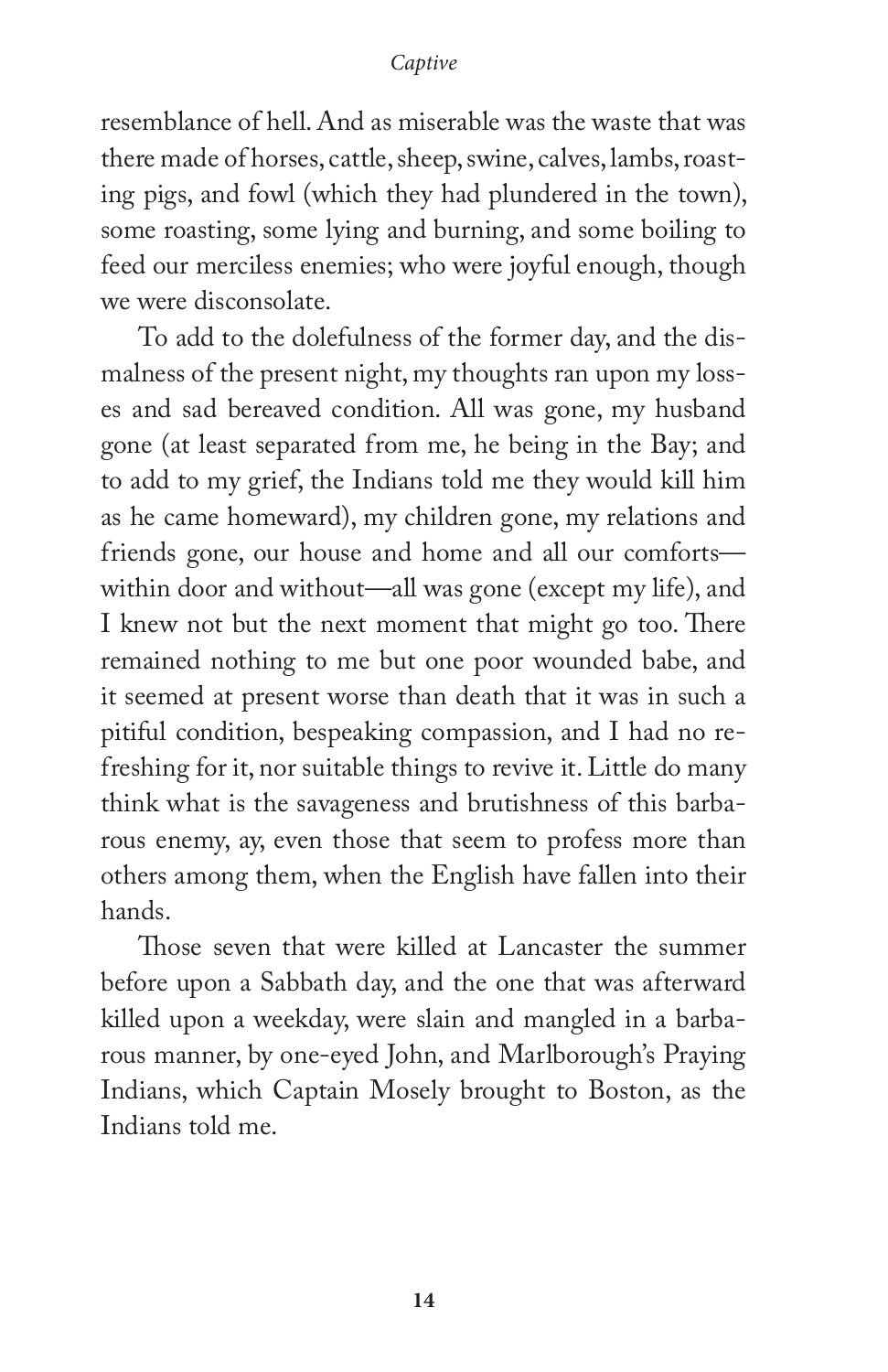#### CHAPTER 3

## **INTO THE WILDERNESS**



But now, the next morning, I turned my back upon the town, and travel with them into the vast and desolate wilderness, I knew not whither. It is not my tongue, or pen, can express the sorrows of my heart, and bitterness town, and travel with them into the vast and desolate wilderness, I knew not whither. It is not my tongue, or pen, can express the sorrows of my heart, and bitterness of my spirit that I had at this departure: but God was with me in a wonderful manner, carrying me along, and bearing up my spirit, that it did not quite fail. One of the Indians carried my poor wounded babe upon a horse; it went moaning all along, "I shall die, I shall die." I went on foot after it, with sorrow that cannot be expressed. At length I took it off the horse, and carried it in my arms till my strength failed, and I fell down with it. Then they set me upon a horse with